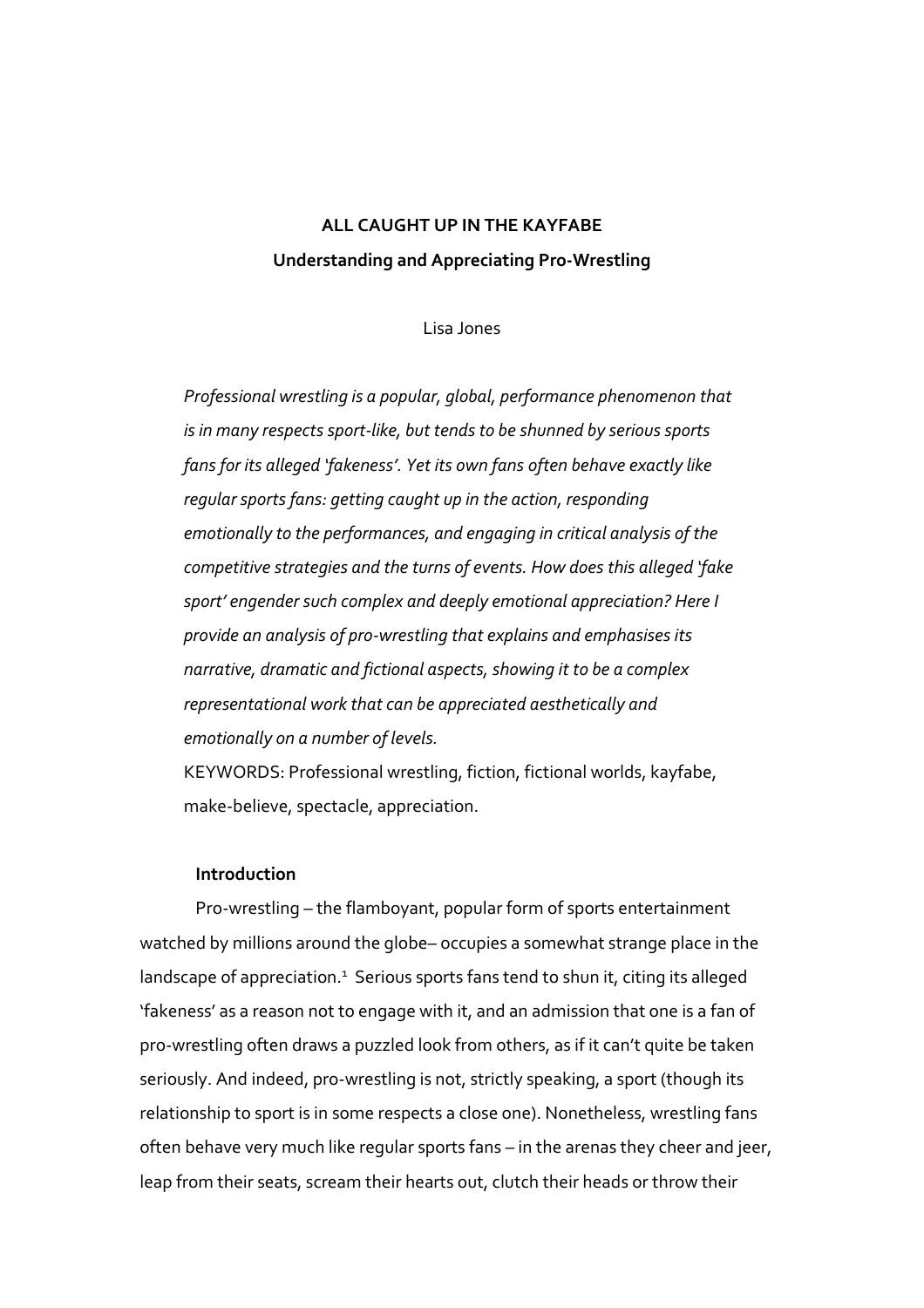hands up, in just the same way that spectators at a football game or a boxing match might.<sup>2</sup> Even when just watching through the medium of television in their own homes, fans may still exhibit much of the same behaviour, if a little less exuberantly. Initially, this seems puzzling, given that pro-wrestling is not 'proper sport' – what are the fans getting so excited about? How can they be so moved by something so fake?

The apparent puzzle, however, arises only due to the misconception that pro-wrestling is 'fake sport'. As soon as we correct that and see pro-wrestling for what it really is, there is no surprise as to why its fans or audiences behave the way they do. In fact, a close and careful look at the phenomenon of pro-wrestling reveals that it arguably makes more sense for these fans to be passionate about this form of entertainment than it does for 'real' sports fans to be moved by and engaged in the fortunes of their teams; it also reveals that the nature of pro-wrestling fans' engagement with the phenomenon is complex, layered, and sophisticated, while being grounded in a fundamental human practice.

In what follows, I shall first offer an explanation of what kind of phenomenon pro-wrestling is, which will make salient the kind of appreciation it warrants. Then I shall discuss in more detail the layers of appreciation and engagement that prowrestling invites, from its basic sensory delights through to its more profound dramatic themes, its invitation to complex imaginative play, and its opportunities for interactivity. In providing this comprehensive account, I shall show that what pro-wrestling fans are doing when they engage with their pastime is participating in a fundamentally human imaginative activity that is richly rewarding and bears a good deal of aesthetic value.

## **But You Know It's Fake, Right?**

Let us take as our starting point the allegation that pro-wrestling is 'fake'. This allegation is perhaps the most common reaction pro-wrestling fans receive when they reveal that they follow pro-wrestling. The thought would seem to be that the adjective 'fake' is apt since pro-wrestling presents itself as a sport, and yet the outcomes of its matches are pre-determined and its in-ring action is largely choreographed. Since 'real' sport is genuinely competitive – that is, it consists in a genuine contest over who wins and who loses, and this outcome is determined in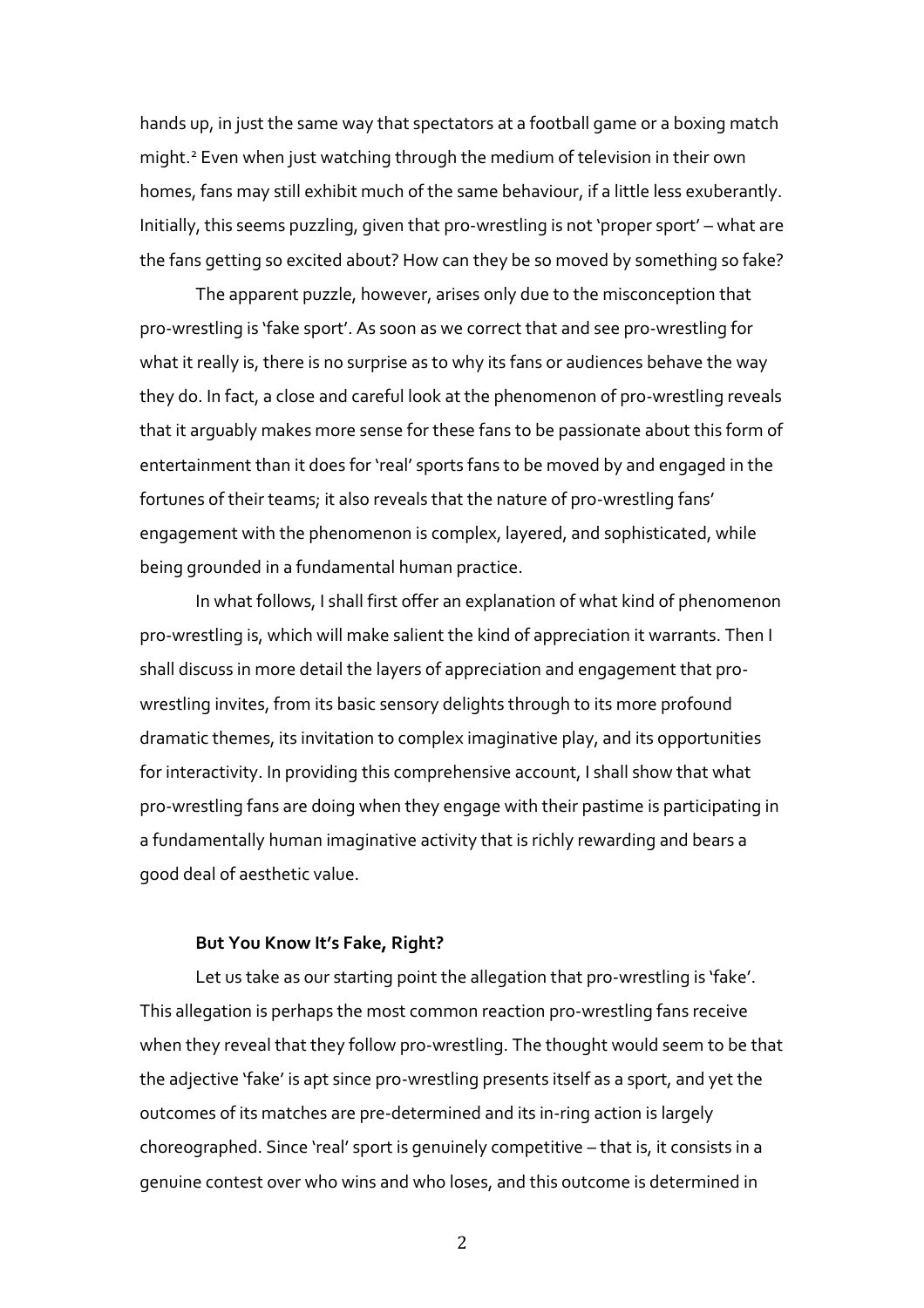the course of the sports activity or game, and not before – then pro-wrestling, with its pre-determined outcomes and choreographed activity, is mere 'faking'.<sup>3</sup>

These characterisations of how pro-wrestling works are correct. Prowrestling is, in the commonly-used parlance, *scripted*. Its in-ring wrestling bouts are indeed planned, both in terms of who will win and lose and roughly how the match will unfold; the moves that make up the match will be loosely choreographed, and some might be rehearsed. Moreover, this *scripting* goes beyond individual matches to encompass the wider trajectories of each wrestler – the stories of who wins, who loses, who is the underdog and who is the rising star, who becomes champion and who remains a mid-card contender – all of these trajectories are planned and written by a team of 'creatives' working behind the scenes. And in playing out these trajectories, wrestlers not only wrestle, but also perform in-ring or backstage *promos* – promotional pieces to camera that provide dramatic impetus and that are also, of course, scripted (to a greater or lesser degree). This is all true. But what of it?

It would only be a problem – one deserving of the pejorative adjective 'fake' – if pro-wrestling were indeed claiming to be, or presenting itself deceitfully as, a genuine competitive sport. But this is patently not the case. While the origins of today's pro-wrestling may have been shadier, carnival sideshow stings involving the exploitation of gullible audiences, this is no longer how things are, nor how they have been for some time. Pro-wrestling does not in fact present itself as 'real' sport and, moreover, makes it abundantly clear that it does not – so clear, in fact, that it is perennially surprising that wrestling-sceptics should get it so wrong.

Wrestlers are openly referred to as 'characters' or 'actors'.<sup>4</sup> The acting that they enact is invariably delivered in an over-the-top, camp style that leaves viewers in no doubt that what they are watching is scripted. Anyone who even just scratches the surface of pro-wrestling grasps immediately that there is a *fictional world* operating here – a world whose events are presented to us in the fictive mode, i.e. with the intention that we adopt a fictive stance towards them. There is even a dedicated term for this fictional aspect, in wrestling parlance – it is referred to as *the kayfabe*. And the fundamental conceit of the kayfabe is the pretence that the in-ring and back-stage performances are genuine, that they are legitimate feuds and wrestled fights, when in fact they are a matter of fictive performance. I will have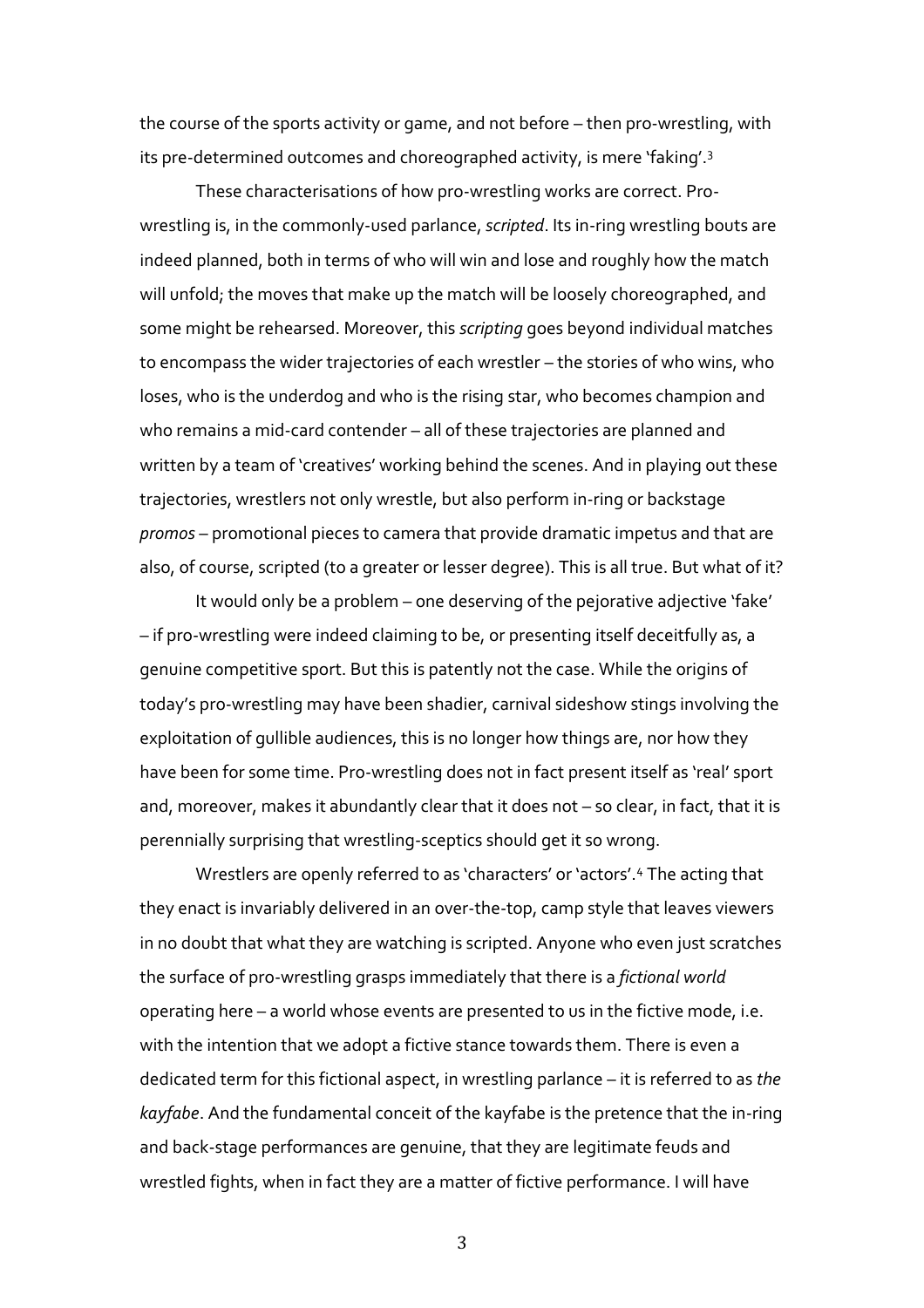much more to say about the mechanics of this fictional world in what follows; for now, all we need is to grasp that pro-wrestling is a kind of theatre with which audiences and fans knowingly engage. Audiences of pro-wrestling know that they are not watching a 'real' sport. They know they are not watching competitors actually engaged in conflict – what they are watching is the *fictional representation* of sporting conflict. It is perhaps only small children who would take pro-wrestling to be 'real', in the same way that they might think Santa Claus is real – until they grow out of that belief and understand it for the fiction that it is.

It is worth remarking that, while pro-wrestling is not 'real sport', there is still much that is sport-like about it. A label often used to categorise pro-wrestling is that of 'sports entertainment', and this seems apt so long as we understand the term 'sports' here as an adjectival qualification of the noun 'entertainment'. This is justified partly because of the central fictional conceit that the wrestling activity is real sporting contest, and partly because of the actual athletic physicality of the phenomenon. The in-ring stars of pro-wrestling may be described as actors or entertainers, but they are also undoubtedly athletes – they are extremely fit, highly trained, and disciplined. Since they put their bodies through extreme physical trials on a regular basis, they are also liable to injuries just like sportspersons and other physical performers, such as dancers. Moreover, their discipline is most certainly a craft – it takes a good deal skill to perform wrestling, not only in terms of learning how to perform the in-ring moves, and how to 'sell' them (that is, perform them in a way that contributes to the fictional conceit that they are 'really' combative), but also in terms of doing all of this while *not* actually injuring one's opponents, and while maintaining a theatrical performance style that is responsive to the watching crowds. Professional wrestlers must be both accomplished athletes and prodigious showpersons. All told, this requires a considerable set of skills that can take years to hone.

It should now be clear, then, that it is a misperception to view pro-wrestling as a deceitfully fake sport. It is, rather, a scripted, athletic mode of storytelling that takes place within a fictional world featuring characters who get into conflicts with one another, compete for titles, and enact pre-determined fighting bouts that may be semi-choreographed but are no less physical, athletic or skilful for having being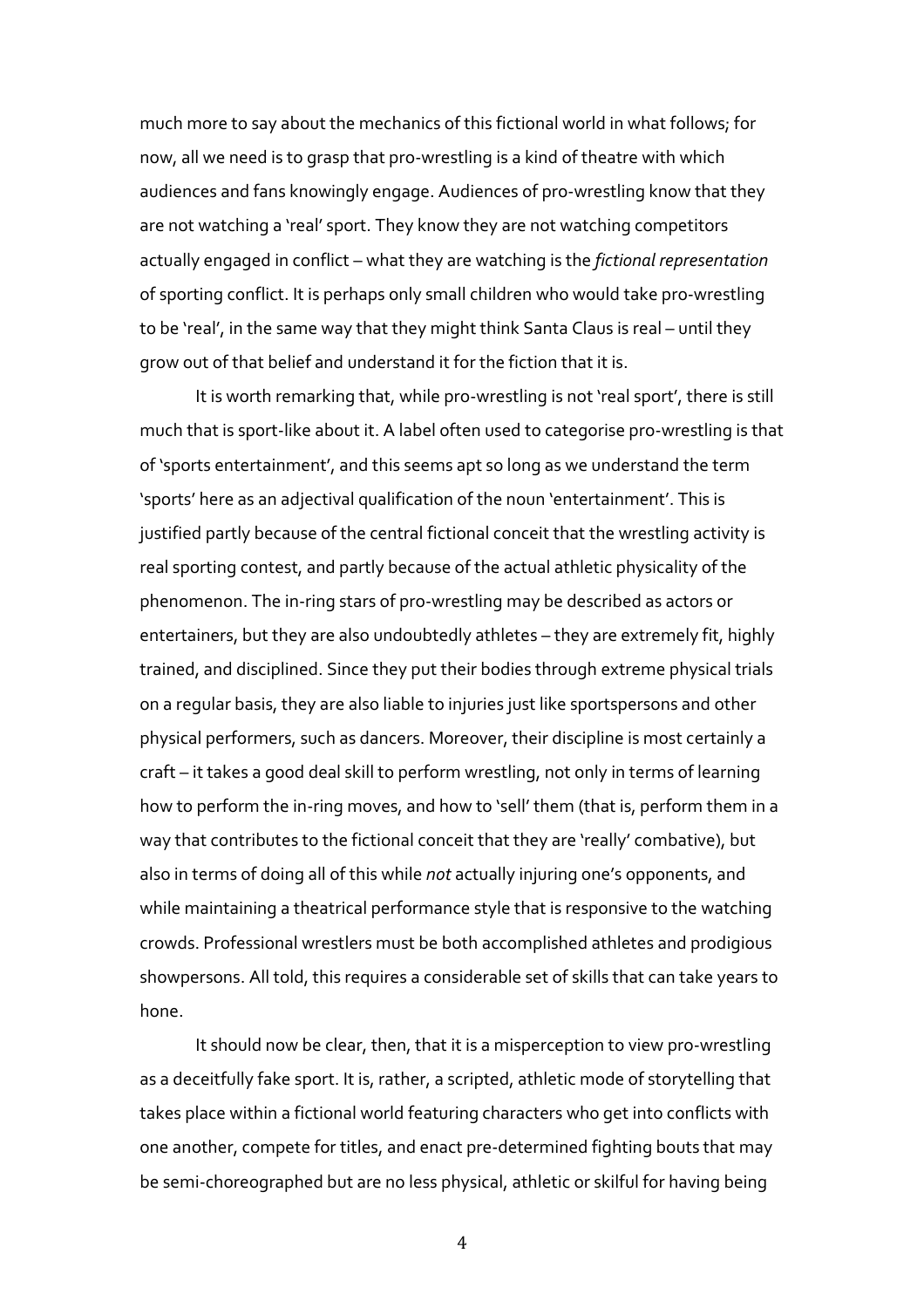scripted. Understanding pro-wrestling as such, it is immediately easier to see why fans and audiences might engage with it – they might do so, for example, for similar reasons that people go to the theatre, or watch televised drama. They might do so for the sake of the goods one generally gets from engaging with performed dramatic narratives – namely, aesthetic, emotional, and cognitive goods. And the form their appreciation takes will be similar to the form of our appreciation for other dramatic narrative performances – similar, though with some particular aspects that are arguably unique to pro-wrestling. These goods of engagement and modes of appreciation will be explored in the following sections.

#### **What Did We Just Witness? Soap Opera, Spectacle and Signs**

Engagement with and appreciation of pro-wrestling occurs on a variety of levels, just as with other narrative and performative fictional art forms. At a simple level, there is the sheer aesthetic pleasure to be had from the physical and visual aspects of the performances and wrestling shows. This includes both the enjoyment of the spectacular and flamboyant showmanship element, on the one hand – involving costumes, lights, pyrotechnics and music – and, on the other hand, the exhilarating bodily performances of the wrestlers themselves as they leap and fly around the ring, executing their practised and choreographed moves. There is an element of beauty and grace to be found in a well-executed slingblade, moonsault, or super-plex, to name just a few established wrestling moves, and audiences are occasionally wowed simply by the physical achievements of the performers. Some moves are just beautiful to watch, as is true in many real sports – though in the case of real sports, the beauty of a move tends to be incidental to its function and intended effect. The beauty in wrestling moves, by contrast, is actually part of the function of the moves, which is to represent combat in an artistic, athletic manner; it is therefore perhaps more comparable to the beauty arising from dance, where representation, expression and pleasing formal arrangement are purposely combined.

The visual and physical aspects, then, generate a surface aesthetic pleasure that audiences can enjoy. But this is not all they do; they are of course also the basic vehicle for the narrative and dramatic elements that are perhaps the beating heart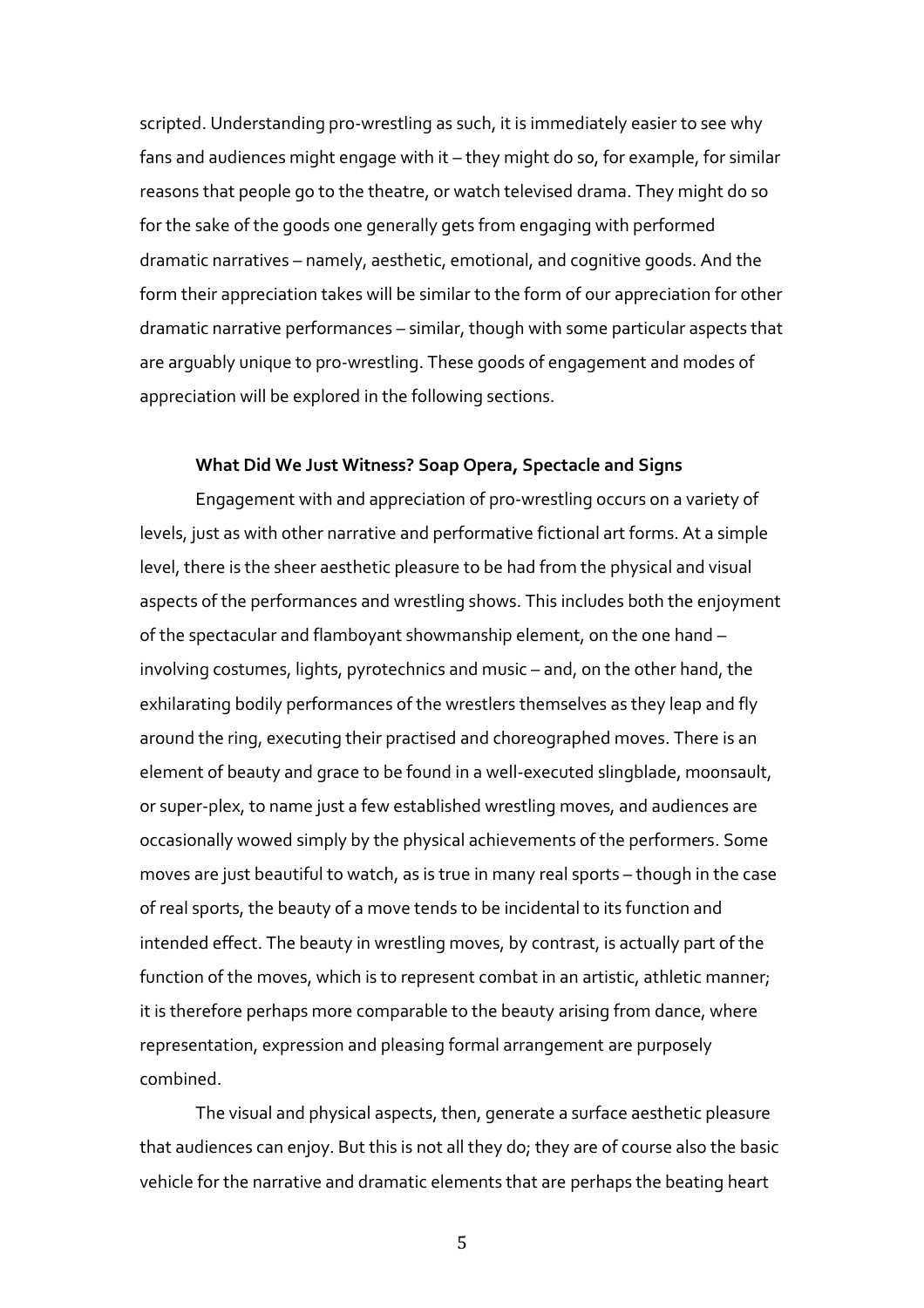of pro-wrestling. In the wrestling ring, and out of it, stories are told. Individual fighting bouts are set within broader contexts of ongoing feuds or other narratives, wherein the fighting bouts themselves are connected, fleshed out and enhanced by *promos*. The stories thus extend beyond both the confines of the ring and the duration of the matches, and it is not just possible but in fact common for some storylines to continue over several years. Given this longer-form storytelling, it may well be apposite to consider pro-wrestling as akin to soap opera – indeed, one of the labels it has been given over the years is 'soap opera for men'. The soap-operatic element consists in the ongoing, open-ended stories of the various individual wrestlers' attempts to make their way up in the world of wrestling, their fates rising and falling, with feuds emerging, developing, and working towards closure before beginning anew.

This is an absorbing dramatic context, even if the drama is, admittedly, somewhat simplistic in its basic outlines. The storytelling relies on a basic dynamic of good versus evil – or, in wrestling terms, 'babyfaces' (aka 'faces') versus 'heels' – from which narrative arcs are developed. These narratives often instantiate quest plots, where characters fight their way up from obscurity to championship, overcoming obstacles and enemies on the way; and they may often involve reversals, where characters who start off good turn bad (the villainous 'heel turn'), and vice versa (the 'face turn'). Such perennial stories are told over and again, in each generation of wrestlers.

While these kinds of basic storylines may make pro-wrestling somewhat simplistic in plot terms – perhaps more so than actual soap operas, and certainly more so than serious drama – this does not mean that pro-wrestling lacks the power to draw an audience in, and enthral them. Sophistication of plot is not the only measure of the appeal of narrative drama. There are two additional features of good, classic drama that are present to a considerable degree in pro-wrestling, and that render it a more complex appreciative kind. These are its spectacular form, and its profound themes.

Let us consider first the manner in which wrestling narratives are told or, rather, shown. Pro-wrestling is played out on a vast live stage, before thousands of spectators, and is tailored specifically to this kind of setting.<sup>5</sup> In this respect, as a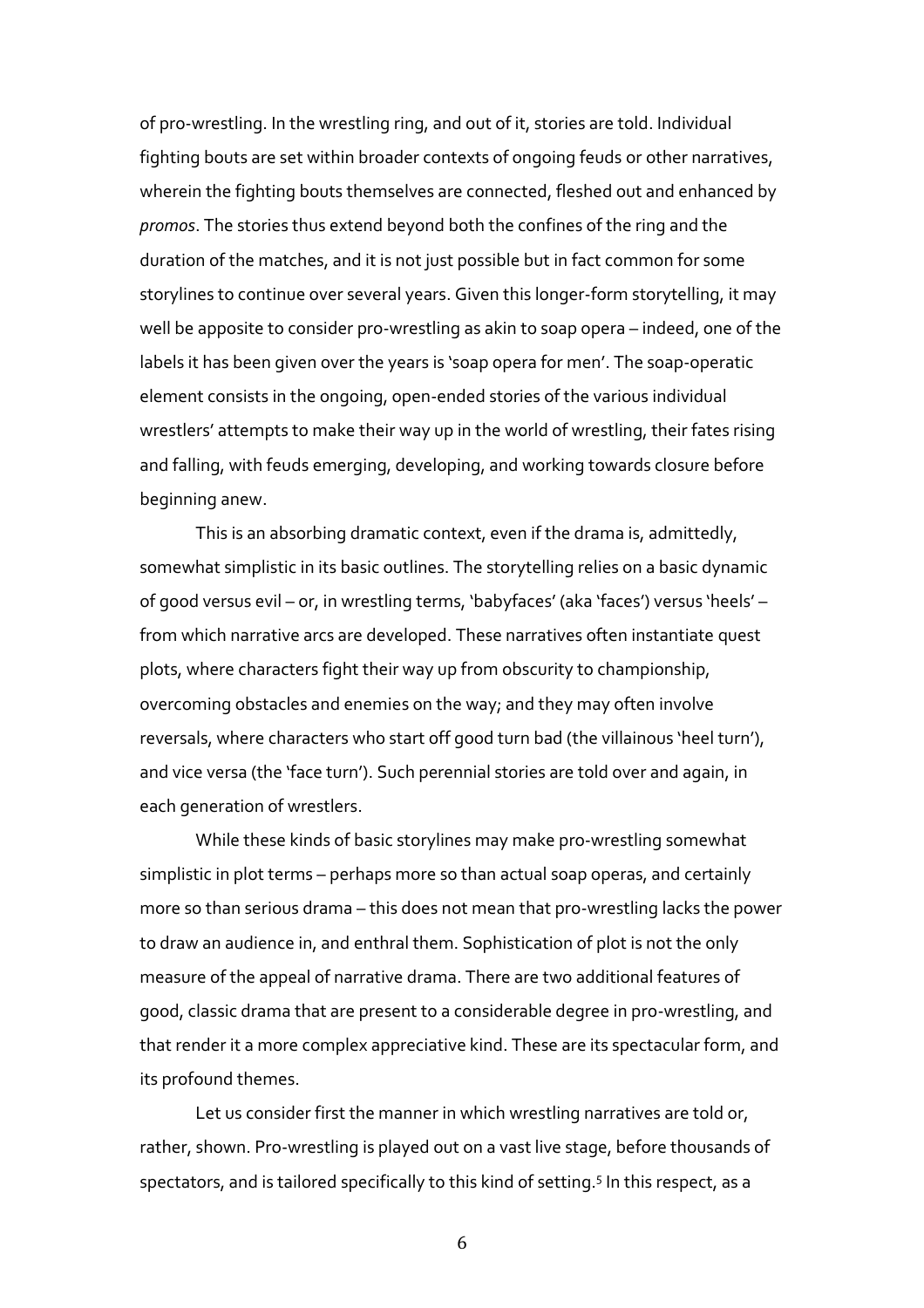form of theatre it is perhaps closer to ancient Greek drama than to modern drama; it is – to use the terminology preferred by Roland Barthes – a kind of *spectacle* (Barthes: 1957).<sup>6</sup> In his essay, Barthes was primarily concerned with the semiotics of pro-wrestling, but in addition to highlighting the signs that can be read in its practices he also makes a number of insightful claims about its artistic nature and value. Most significantly, he identifies it as spectacle – a particular form of drama that operates via grand gestures to convey profoundly human themes. Wrestling is, he says (1957, 13), 'a spectacle of excess' in which 'we find a grandiloquence which must have been that of the ancient theatres'.

Understanding pro-wrestling as this specific type of narrative drama – spectacle – makes a crucial difference, in that it leads us to re-evaluate what we may have first thought was an unsophisticated, hammy level of dramatic acting. Wrestlers might to our modern eyes appear to be poor actors, over-egging things considerably, to the point where it seems cringeworthy, *until* we realise that their art is the art of spectacle, not of ordinary modern drama. Their art is one that 'derives its originality from all the excesses which make it a spectacle and not a sport'. (Barthes: 1957, 21). Their performances, far from being hammy and over-thetop as they would be in an ordinary theatre, aim at a different kind of target and scale – that of the arena, where every sign must be clear so as to be understood immediately:

The gesture of the vanquished wrestler signifying to the world a defeat which, far from disguising, he emphasises and holds like a pause in music, corresponds to the mask of antiquity meant to signify the tragic mode of the spectacle. In wrestling, as on the stage in antiquity, one is not ashamed of one's suffering, one knows how to cry, one has a liking for tears. (Barthes: 1957, 14).

Understanding the visual behaviours of the wrestlers as part of a tradition of spectacle gives us a different take on their mode and methods of performance, and enables us to grasp that these performances are deliberate expressions of deep, human themes. That is, the grandiloquent gestures of the wrestler function to make salient to the audience certain core notions of profound human interest. As Barthes (1957, 17-18) says: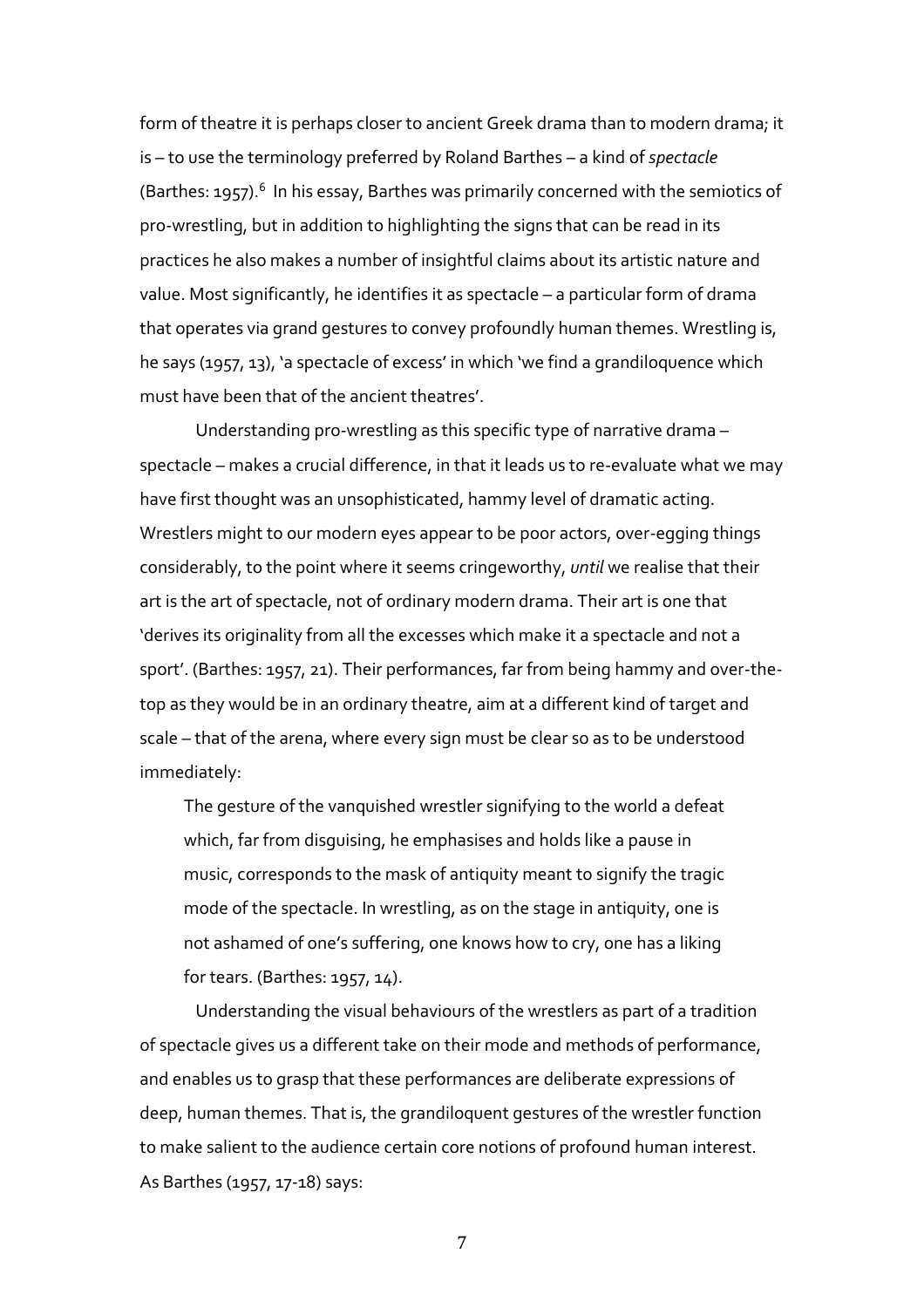[w]hat is thus displayed for the public is the great spectacle of Suffering, Defeat, and Justice. Wrestling presents man's suffering with all the amplification of tragic masks. The wrestler who suffers in a hold which is reputedly cruel (an arm-lock, a twisted leg) offers an excessive portrayal of Suffering; like a primitive Pieta, he exhibits for all to see his face, exaggeratedly contorted by an intolerable affliction. It is obvious, of course, that in wrestling reserve would be out of place, since it is opposed to the voluntary ostentation of the spectacle, to this Exhibition of Suffering which is the very aim of the fight. … [F]or everyone must not only see that the man suffers, but also and above all understand why he suffers.

Suffering, defeat, and justice – themes that would have been familiar to the audiences of ancient spectacle, and that are no less recognisable to contemporary audiences of pro-wrestling. What compels the wrestling fan to follow every move of the choreographed match and respond to each heightened moment is the fact that these moments and these gestures signify themes that the audience can recognise as woven into their own ordinary lives. When a babyface wrestler suffers adversity and defeat, the audience can relate to this on some level. The slings and arrows of the misfortunes of people's everyday lives are writ large upon the stage of the prowrestling ring, and witnessing them provides moments of catharsis for the wrestling fan, just as witnessing the sorrows and tragedy of ancient spectacle did for the ancients.<sup>7</sup> And for Barthes (1957, 19) the most important of these themes, 'what wrestling is above all meant to portray … is that of justice'.

That justice should be the core theme is no surprise, given the basic storylines of good versus evil that pro-wrestling presents. In the eternal battles between babyfaces and heels, the villainous heels are more often than not the victors, usually as a result of obvious foul play or cheating. This creates an imbalance in the world, and generates a keen desire on the part of the audience for justice to be served, for the villain to get his, or her, comeuppance. Inevitably, the satisfaction of this desire in the wrestling story will – as so often in life – be continually deferred, much to the audience's dismay; but eventually, they – and the wronged babyface character – will be given what they clamour for.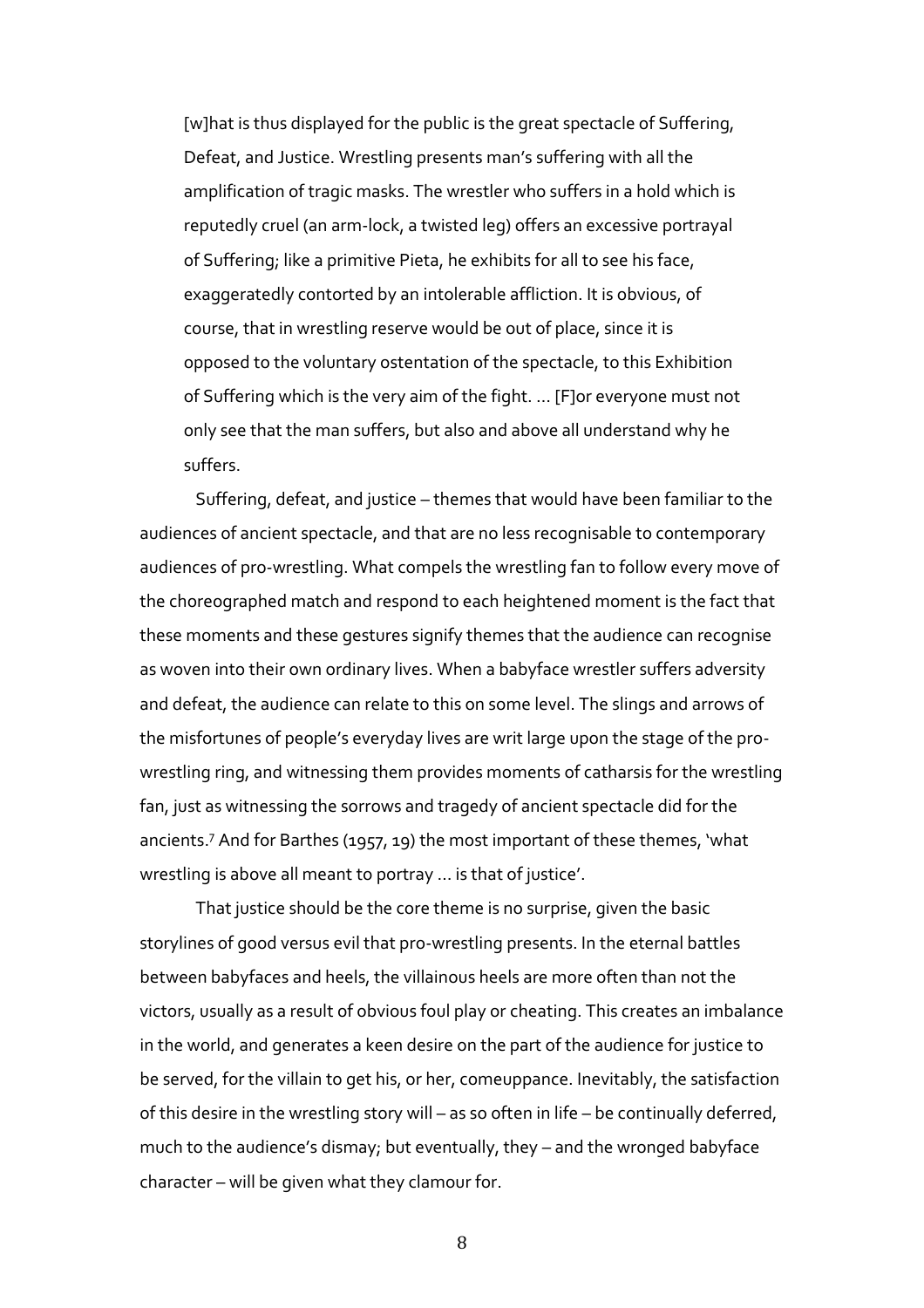The idea that wrestling is, above all, about justice is echoed by other wrestling critics and aficionados too, such as the small-time wrestler Babyface Cauliflower Brown, who is the subject of a *New York Times* film essay (Grant, 2017). In that film, he discloses: '[t]here is a story that gets told in wrestling about how things ought to be. It's a story about getting the redemption we feel we deserve. That's a story that every form of art, and every type of storytelling has tried to tell'.

Pro-wrestling, then, can be seen as part of a tradition of storytelling art that precedes modern forms of dramatic storytelling. Pro-wrestling's mode of storytelling is one in which exaggerated signs make clear to us the significance of what the characters are going through, and invite us to empathise with the suffering, defeat, betrayal, and revenge being played out in the ring, and finally to take pleasure in the eventual appearance of justice. This provides justification for the thought that there is considerable aesthetic value to be had in engaging with the athletic mode of storytelling that is pro-wrestling, for even if the narratives themselves are at heart simple plots of good and evil, they carry themes embodying profound aspects of human experience. These themes, represented or displayed for the audience in a manner that is lavish and immediate, call forth emotional responses and ultimately cathartic effects on the part of the audience, resulting in the kind of serious aesthetic pleasure that other – more 'reputable' – narrative and dramatic artforms tend to give us.

But all of this can only happen if the audience is drawn into the fictional world effectively, in the first place. In the following section I explore the mechanics of this fiction, to show why pro-wrestling counts as a unique instance of fictional engagement.

## **Caught Up In The Kayfabe: The Power Of Make-Believe**

It has already been said that pro-wrestling is a form of theatre that audiences knowingly engage with, involving performances constituting an athletic mode of storytelling while representing actions and events that are understood to take place within a fictional world. In some respects, then, we engage with pro-wrestling much as we do when we read a novel, watch a movie, or attend a play. But in other respects, the fictional engagement with pro-wrestling differs in important ways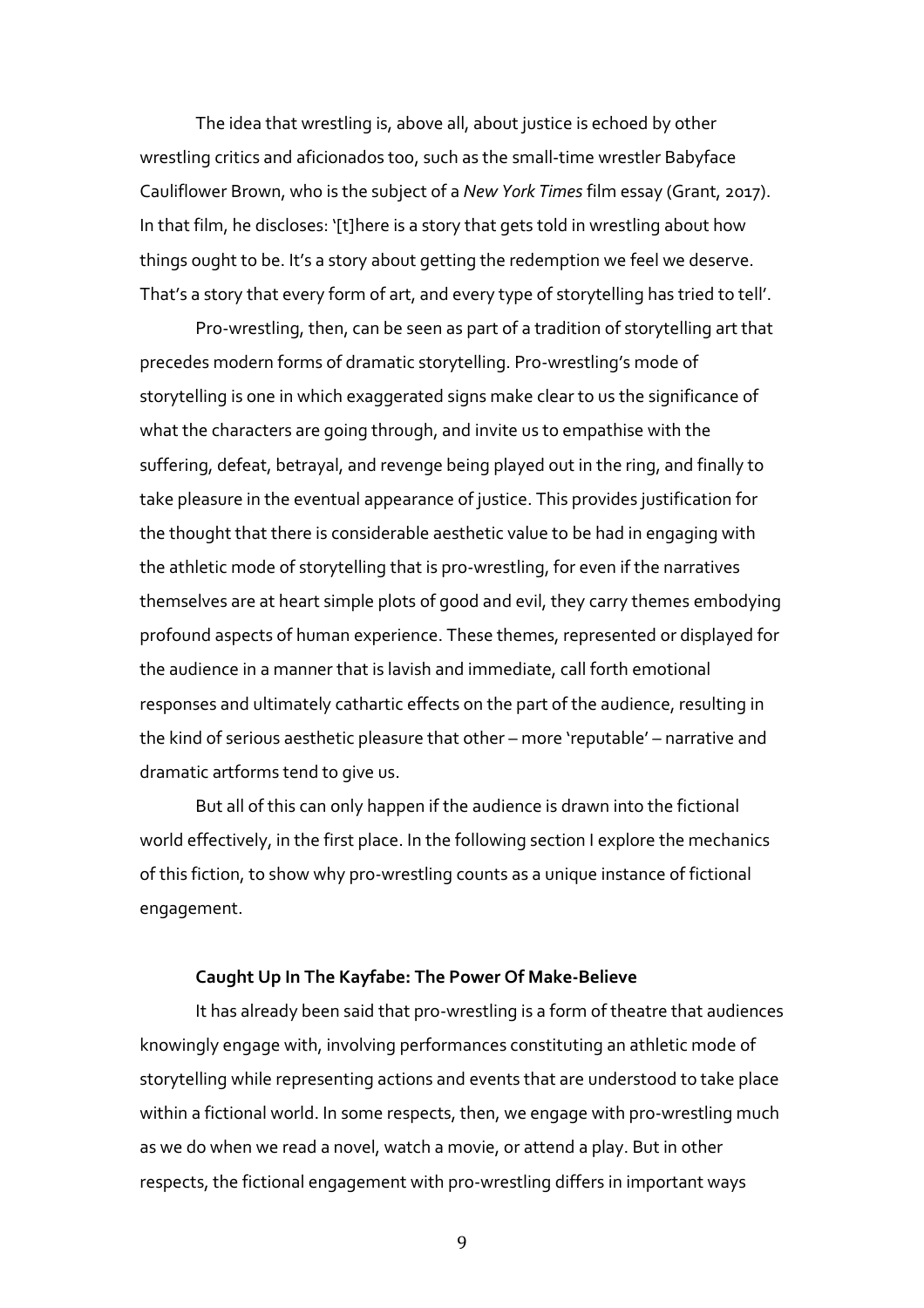from the other fictions with which we are familiar. It is arguably both more immersive, and more interactive.

By 'more immersive', I mean that the distance usually maintained between ourselves and the fiction in the case of, say, novels, films, and plays, is vastly reduced in the case of pro-wrestling. Even when compared with its closest neighbouring fictional form, theatre, the difference is marked. In theatre, we also watch actors perform live before us and tell stories through their actions, but with theatre we ourselves are not traditionally part of the performance – we are behind the so-called fourth wall.<sup>8</sup> The actors on stage do not 'see' us, and do not acknowledge us. We are not part of the fictional work, but mere observers of it. In pro-wrestling, however, things are very different. We are not an unacknowledged audience sitting quietly behind an imaginary wall – we are actually part of the performance. We play the role of spectators both within, and without, the fiction. Tim Kail, a pro-wrestling critic, has described this fictional set-up, aptly I think, as 'no-wall theatre' (Kail: 2017):

Pro-wrestling has no walls to begin with. It is "no-wall-theater" [sic] – a category of performance art that strives to mimic reality so thoroughly that it removes all appearance of artifice.

It may seem striking that this description can hold, given what we've said about the exaggerated spectacular nature of the storytelling in pro-wrestling. Such spectacle surely screams artifice, and yet here we have talk of the removal of artifice and the thorough mimicking of reality. It seems that this should constitute a major tension, yet somehow pro-wrestling manages to be both artfully artificial and also adept at getting us to play along with its fundamental kayfabe conceit that the inring theatrics are real, legitimate.

To understand how this is possible, we would do well to help ourselves to one of the most influential of recent theories of fiction and representational art, namely Kendall Walton's theory of make-believe (Walton: 1990). Walton holds that whenever we engage with representational works – be they paintings, novels, films or plays – we are playing *games of make-believe*. <sup>9</sup> These games are exercises of the imagination, involving *props*. The props are the real objects (the paintings, the words of the novels, the performances within the film or play) that serve to prompt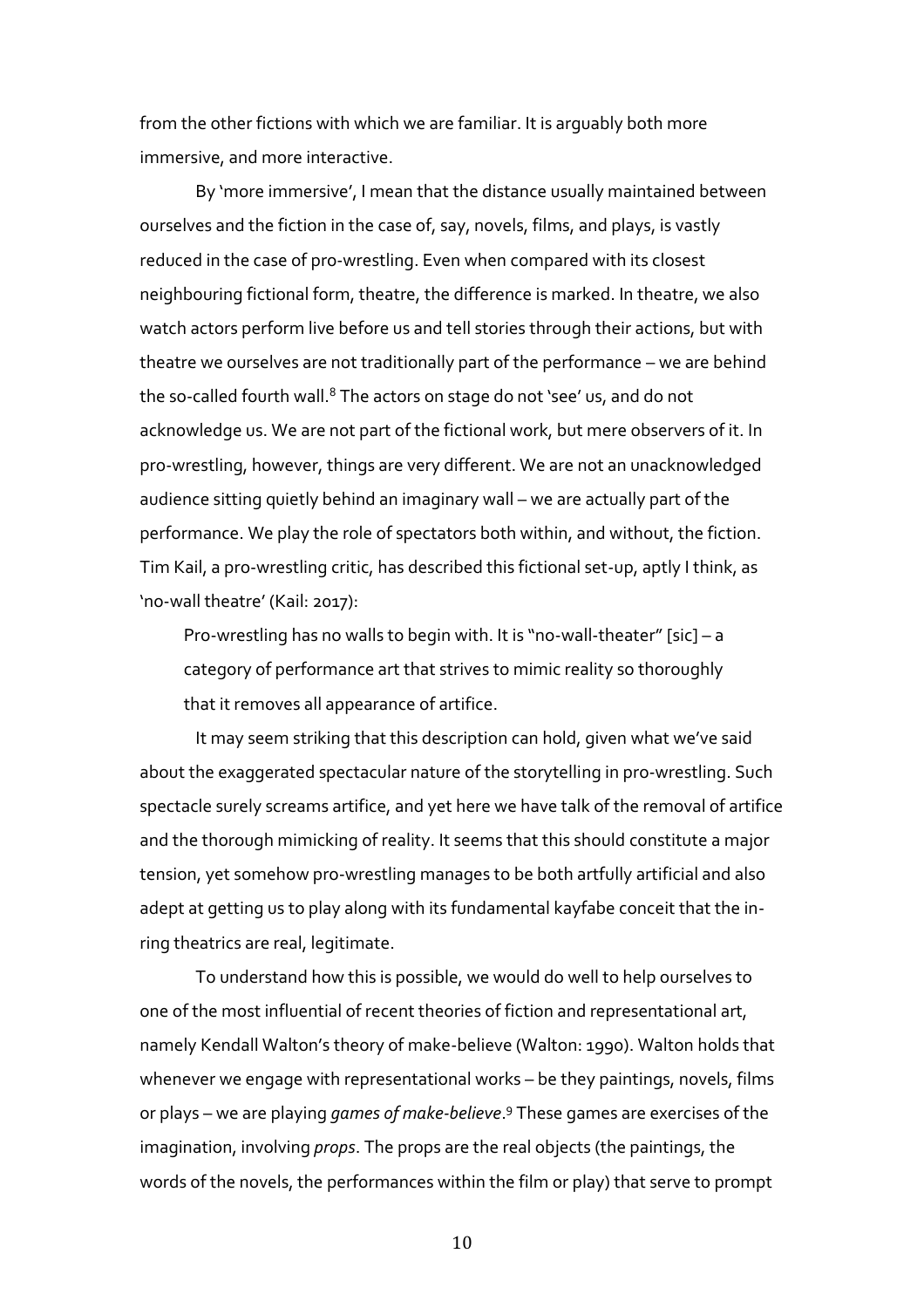our imaginings, and often also play the role of being the objects of our imaginings. They also generate fictional truths within the game of make-believe.

Walton introduces his theory using the example of 'ordinary' games of make-believe played by children, which he sees as being on a continuum with the games prompted by representational works. Children might play a game in which they imagine tree-stumps in the woods to be bears – the tree stumps are the props that prompt the imaginings, and also form the objects or contents of the children's acts of imagining. When a tree-stump is discovered, it becomes part of the game of make-believe that there is a bear in that place; or, to put it another way, it becomes fictional that there is a bear. This is what is meant by the claim that props generate fictional truths. As such, props constrain what kinds of imaginings are legitimate in the game of make-believe (the children are mandated to imagine bears where there are stumps, but only where there are stumps – not where there are bushes, say).

The tree-stumps in the children's game are ad-hoc props – they are chosen by the children to act as generators of fictional bear-truths on the basis of a shared convention ('let's pretend the stumps are bears'). But other games of make-believe are prompted by props that are designed or created by someone precisely for this purpose. For Walton, representational works are such props. Paintings, statues, plays and novels are made specifically for the purpose of functioning as props in audiences' games of make-believe – this is in fact what makes them all *representational works*. They prompt imaginings, act as objects of imaginings, and generate fictional truths in our games.

We can therefore see how pro-wrestling events can also count as representational works in Walton's sense. For one thing, they involve a variety of very effective props that encourage the audience to enter into the game of makebelieve that we have hitherto referred to as the kayfabe. Kail (2017) puts it thus:

The ring, the fact that the performers are called wrestlers, the presence of commentators, and the setting all exist to reinforce the illusion that the audience is witnessing what those things say: a fight.

But there is more to our immersion in pro-wrestling than just the effect of the verisimilitudinous nature of the designed props. Another important aspect of Walton's theory, which helps us further to understand this, is that in our games of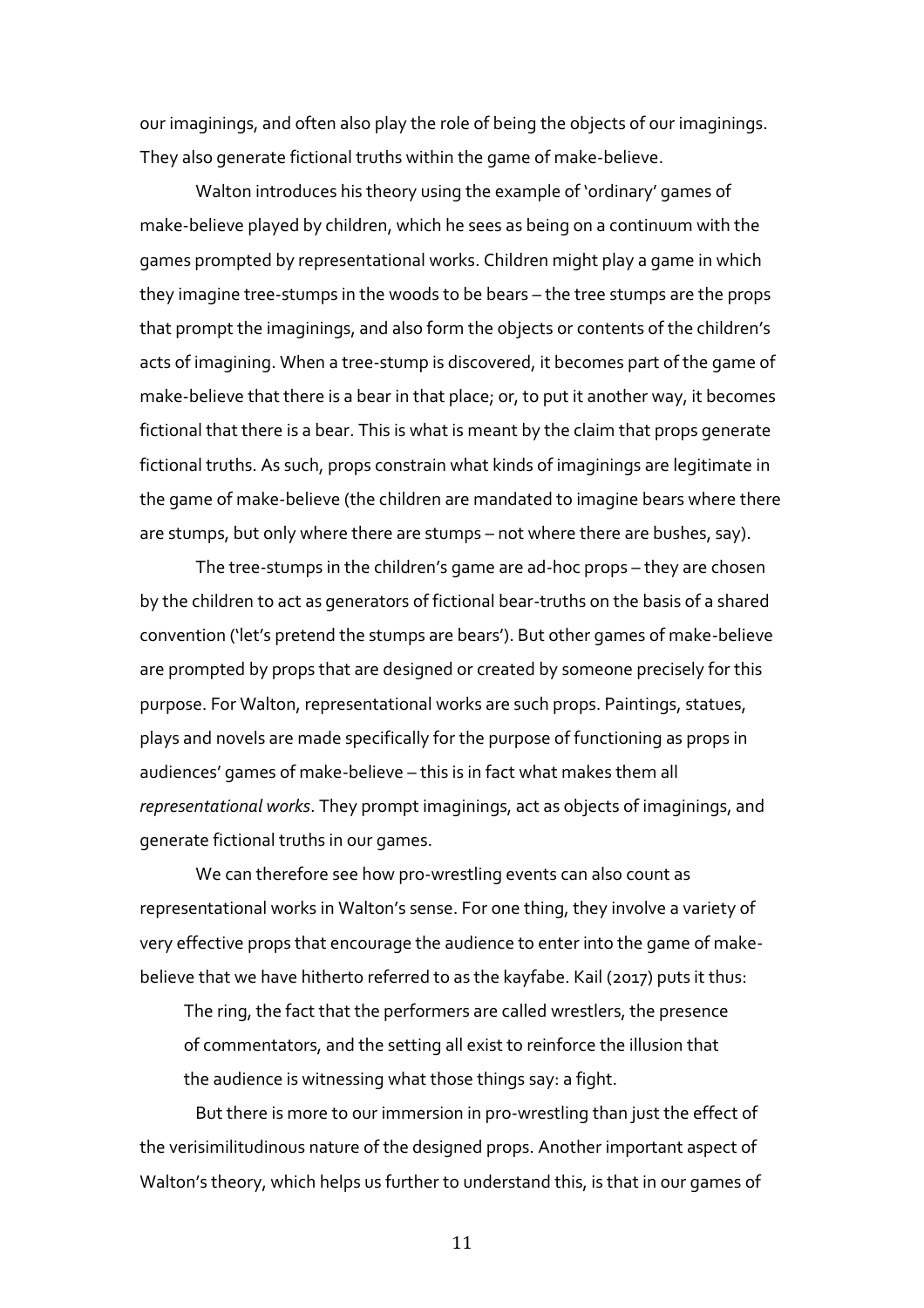make-believe some of the most important objects of our imaginings are *ourselves*. As we participate in our games, guided by the features of the representations with which we are playing, we typically engage in some kinds of *de se* imaginings – perhaps imagining of ourselves when viewing a painting that *we are seeing* the people depicted in a painting strolling by, or when reading a novel that *we are reading the report* of some character in the novel, or some person who knows of the events in the novel. These *de se* imaginings generate fictional truths about ourselves. Thus, we become reflexive props in the games of make-believe (Walton: 1990, 59, and 209-239).

This idea, that when we engage with representations we engage in imaginings about ourselves, has often seemed implausible when considered in the context of some kinds of representations. The suggestion that viewing paintings gives rise to *de se* imaginings, for instance, can seem a bit of a stretch. And while some novels lend themselves easily to imaginings about ourselves reading 'real' reports – novels in journal-style, or epistolary novels, for instance – not all novels or literary representational works do this. But the case of pro-wrestling is one where the idea that we ourselves are reflexive props seems utterly plausible, since it in fact accords very well with the 'no-wall theatre' phenomenon adverted to earlier. It captures the fact that, whether in the wrestling hall or arena, or watching at home on television, the role played by the audience is a dual one: we are both the audience-of-the-fictional-phenomenon-of-pro-wrestling, and, *fictionally*, audienceof-the-*real*-combative-competition unfolding before us.

Moreover, pro-wrestling constitutes a theoretically interesting anomaly for Walton's account in this respect. Walton holds that when we play our games of make-believe with representations, the fictional truths generated by our *de se* imaginings constitute what he calls the 'game world'. But this is not the only 'world' in play. The representations themselves also give rise to another world of fictional truths – the 'work world'. The game world and the work world are not the same thing and should not be confused, since (i) there are multiple game worlds for each representational work (that is, there are multiple games of make believe engendered by it since there are multiple 'gamers'), but there is only one work world; and (ii) the game world contains fictional propositions about the person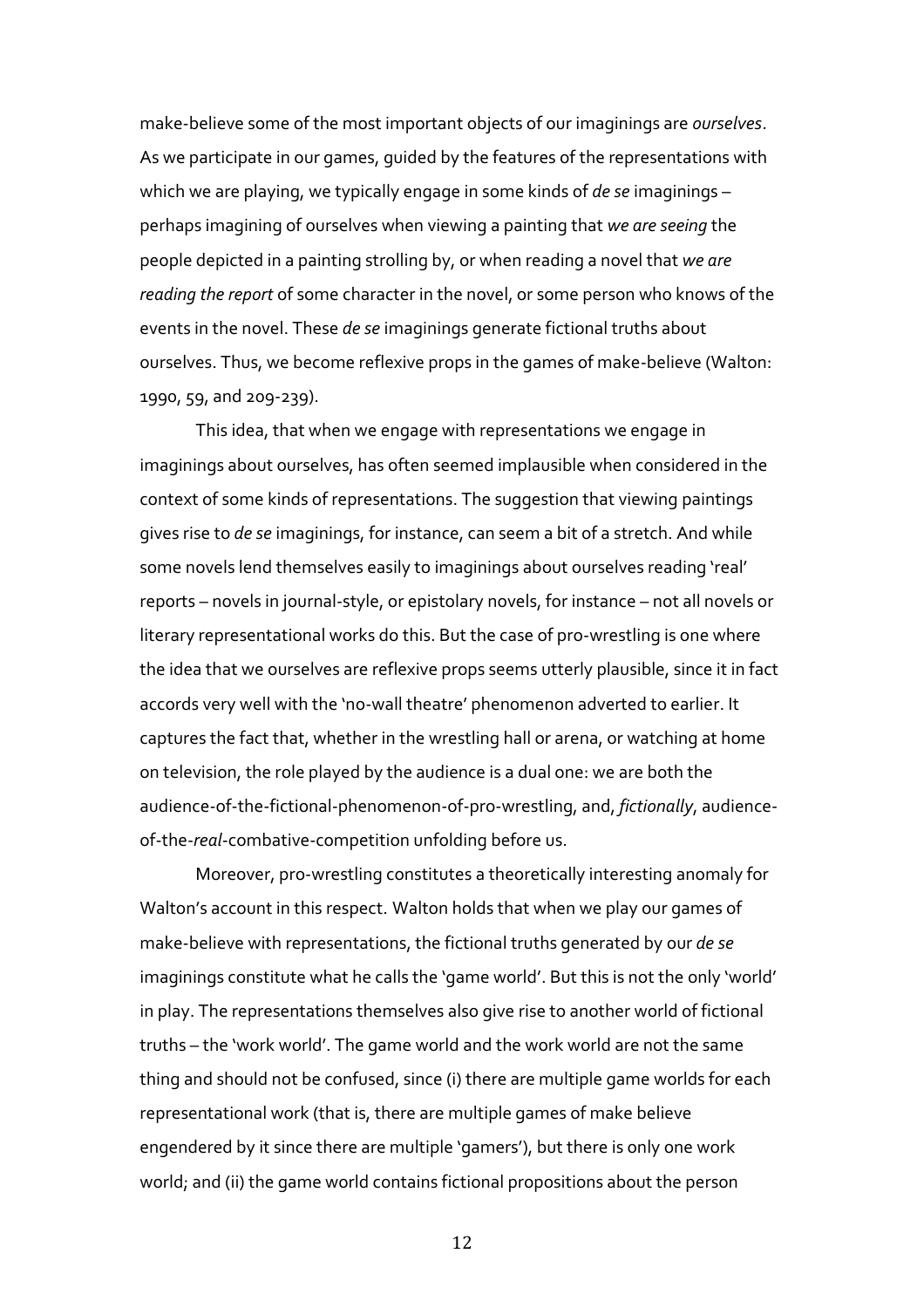playing the game, but these propositions are not part of the work world. However, as we shall see, it is possible that pro-wrestling problematizes this distinction.

When we engage in the make-believe prompted by pro-wrestling, we generate fictional truths about ourselves, such as that we are at a real sports event, watching a real sporting contest. This, in Walton's terminology, is part of the game world. And, in Walton's terminology, this kind of content does not belong to the work world – after all, with regular fictional representations, it is not the case that I, the viewer or reader, am part of the work world. But when I am the audience of a pro-wrestling representation, it is not only a fictional truth of the *game world* that I am there, as a genuine-sports watcher; it is also part of the *work world* that I and all the other spectators are there – it is part of the fictional representation of prowrestling that there is an audience watching, and that the wrestlers are interacting with this audience – provoking them, reacting to them, getting them on-side, and so on. Unlike with regular theatre, here the fictional representation extends beyond the stage – or ring, in this case – and spreads out through the whole arena, encompassing the audience.<sup>10</sup> The audience is *really* there watching the performance and interacting with the wrestler-actors, but we are also *fictionally* there watching wrestlers engage in genuine combat. As Kail (2017) puts it:

Imagine a play that's taking place not on a stage, but in the actual location described in the script, and the audience are simultaneously characters in the 'play' they're observing (they are the fight's audience). That's No-Wall-Theater [sic] and that's what pro-wrestling is doing.

Pro-wrestling, then, may be unusual among fictional representations, in that it blurs the borders between work world and game world (in Walton's terminology), and offers us an experience of 'no-wall-theatre' (in Kail's terminology). As a fiction, it invites a game of make-believe that unfolds not just 'in our heads' but in front of and all around us; a game that is also shared with other game-players in the moment, and that provides a rare opportunity for near-total immersion, in which the audience is enabled 'to suspend their disbelief and arrive at a place of catharsis or … "The Moment of Pop"' (Kail, 2017).

This relatively rare depth of immersive experience is one of the valuable benefits to be had from engaging with pro-wrestling. But I also claimed that, as well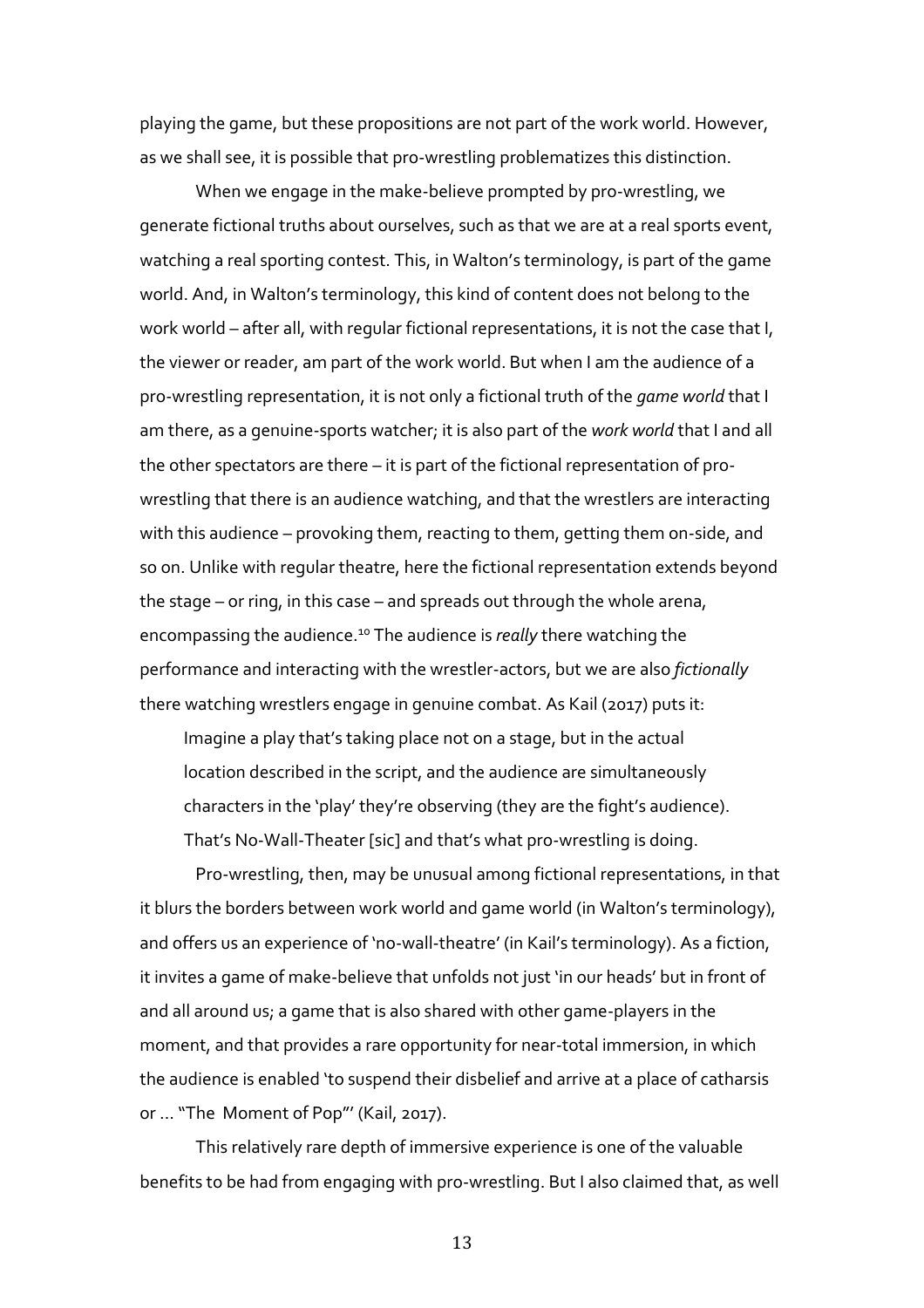as being arguably more immersive than other fictional representation, pro-wrestling is also arguably more interactive. By 'interactive' is meant both the ability to interact physically with the world of the representation, and the power to modify  $it.<sup>11</sup>$ 

We have already seen that pro-wrestling is highly audience-interactive – indeed, to the extent that the audience even becomes part of the fiction. At the most simple level, in the arena, this interaction is manifested in the vocal encouragement (and rejection) offered by the so-called 'WWE universe' (i.e. the fans) at the events. Fans cheer, boo, chant, and hold up homemade signs that express their thoughts and feelings about the in-ring characters. The wrestlers, in return, play up to the audience, encouraging the chants and cheers. Home audiences, meanwhile, aren't able to interact live in the same way, but will nonetheless react in an immediate way to the antics in the ring. This basic fan response is one level of interaction with the world of the representation.

But the interaction and appreciation also goes further than this, extending beyond the fiction. The fandom of pro-wrestling is an extremely active one, producing a plethora of discussions, criticism, and analyses of the events that take place in the ring. Most of this discussion nowadays occurs online, whether on dedicated wrestling discussion channels on YouTube, on discussion boards, blogs, and websites or on social media sites like Twitter and Tumblr. What is notable about this discussion and analysis is that it is not simply confined to discussing what (fictionally) happened in the ring, but also – perhaps predominantly – concerned with speculating from a meta-perspective about how things are, and how they'll develop.

Fans critically discuss the trajectories of characters (such as, whether the development of a character is being played out appropriately or not), the development of story arcs, and the potential strategies being employed by the creative writers on the show. In other words, they critique the scripting. This level of critical appreciation arguably lends pro-wrestling a more serious engagement aspect than does 'mere entertainment'. When critiquing the story of wrestling from outside of the fiction, the criticism fans are producing is similar to other forms of literary or pop culture criticism. We can, for instance, compare the meta-critical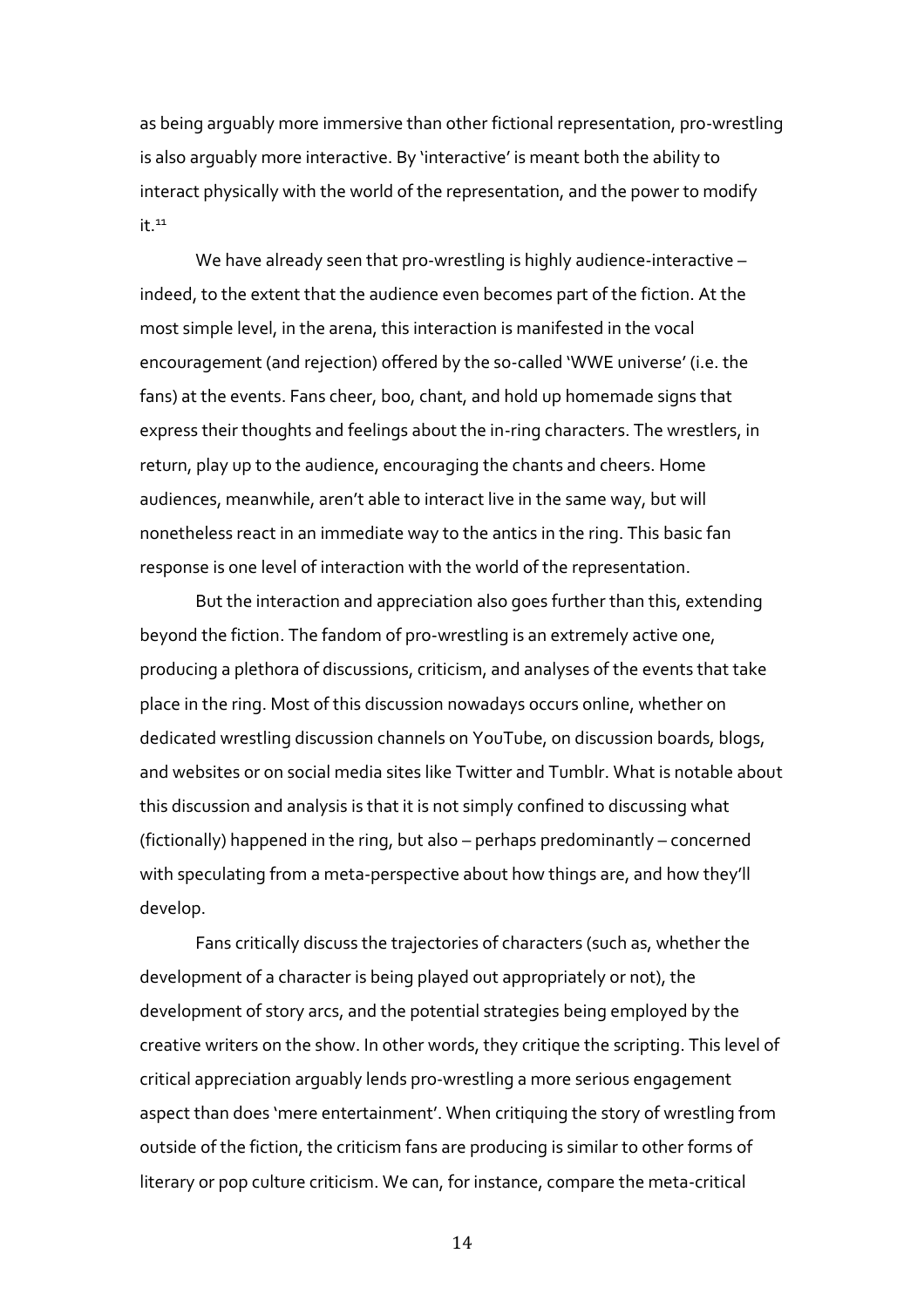activity of the serious wrestling fan to that of the pop-culture critic who offers analyses of television dramas or soap-operas.

It is also possible that some of this criticism, carried out as it is through openaccess media, has an effect on the future of some wrestling stories – there is much speculation over the extent to which fan reaction, commentary, and criticism might be shaping the decisions made by the creatives over how stories are scripted. A recent example of this was the fans' backing of 'underdog' wrestler Daniel Bryan, an unlikely wrestling hero not destined for top-card greatness, who captured the audience's affection to such a degree that their vocal support went from being a chant, to a disruption, to an official storyline that ultimately resulted in Bryan becoming champion.<sup>12</sup> While it is by no means a simple matter to know the extent to which this kind of fan-effect is really taking place, the possibility of it means there is a level of interactivity at work that is less common in most other fictional representations.

Whether or not it is being acted upon by the wrestling writers, it is fair to say that some of the critical activity of wrestling appreciators is carried out at a level comparable to the professional criticism engaged in by literary and film critics. It seeks to highlight the significant value to be had in appreciating the complex levels of engagement wrestling offers, from the sheer pop of enjoyment at the sight of a great move well executed, or the appearance of an anticipated wrestler onto the scene, through to the moments of cathartic satisfaction as a profound and deeply resonant moral theme reaches its climax, to the intellectual ponderings over the workings of this surprisingly intriguing fictional world.

Pro-wrestling, then, offers opportunities for both deep immersion in the work, via the fictional game of make-believe, and also for interaction between audience and work on multiple levels. That it can offer both is undoubtedly part of its appeal, and also part of what makes it unusual amongst fictions, since immersion and interactivity are features that are often in tension with one another. This is because interactivity at the more serious, critical, level involves an attention to the medium – the devices of the fictional representation – and a critical step back from the content of the representation itself; while immersion conversely requires a 'seeing-through' the medium and shift of attention away from one's actual situation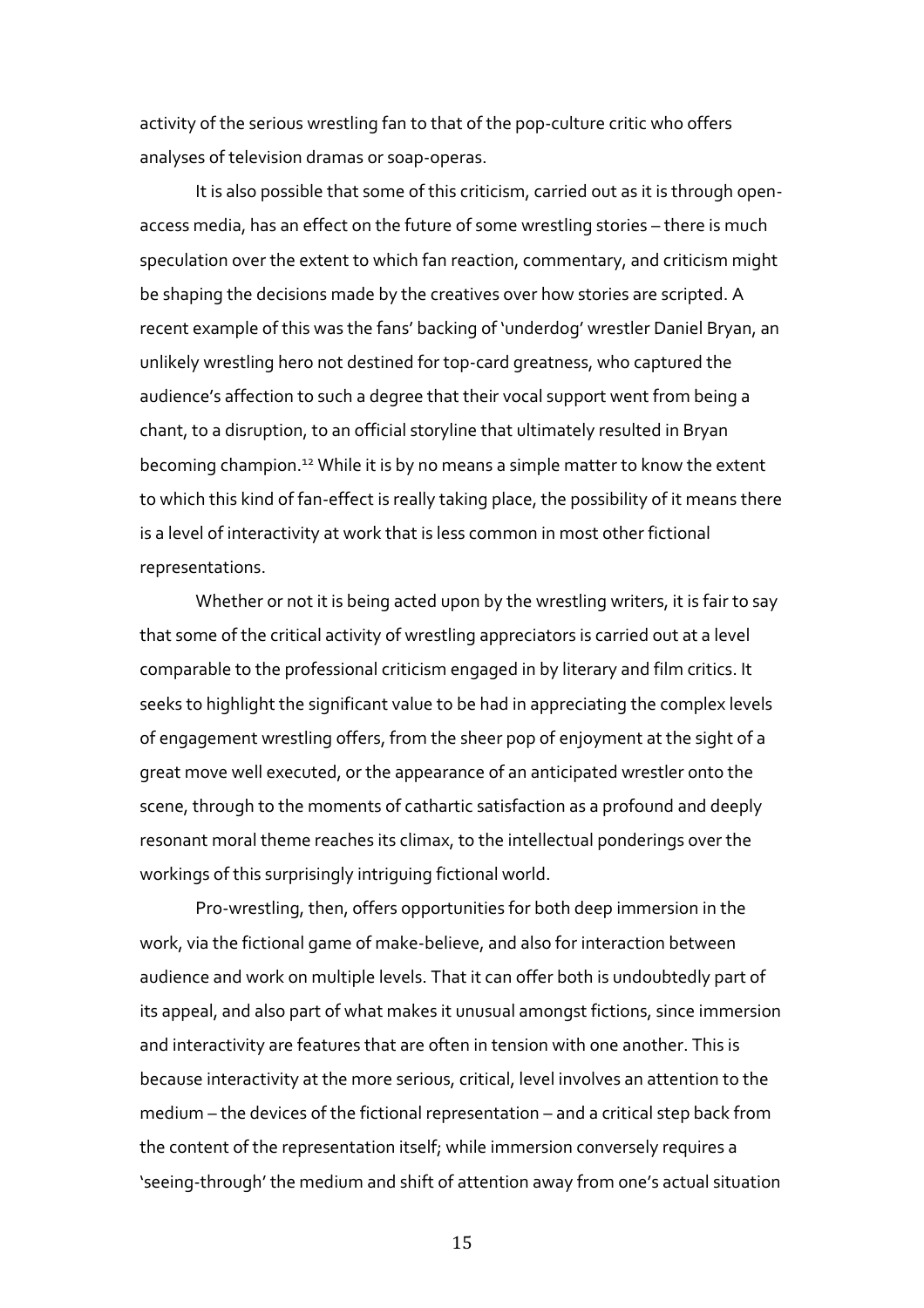and towards the representational content.<sup>13</sup> It is generally uncommon, then, for fictional artforms to blend immersion and interactivity in quite the way that prowrestling does.<sup>14</sup> When engaging with pro-wrestling, audiences essentially pop 'in and out' of the fiction as they watch, at one moment enjoying the action within the fiction, at another moment pulling outside of the fiction in order to reflect upon it. This reflection is itself then often fed back towards the work in the form of audience critique and commentary, or even just the vocal response at the events themselves. This traversing in and out of the fiction occurs more fluidly and naturally with prowrestling engagement than is normally the case when we engage with novels, theatre, or film, and is thus something that contributes to the unique nature of prowrestling within the realm of fictional representational works.

## **What's Not To Love?**

I started out by asking what is going on when pro-wrestling fans engage with prowrestling – how they could seem to be so invested in the apparently 'fake' sports action they are witnessing. I have claimed that, to understand this, we need to understand pro-wrestling for what it is – principally, that it belongs firmly in the camp of fictional representational artforms, rather than the camp of genuine sport. Understood as a fictional representation, pro-wrestling can be shown to offer its audience a multitude of rewards and pleasures, from the basic appreciation of beautiful or impressive physical movement, to appreciation of dramatic themes and the emotional pleasures engendered by them, to the experience of deep immersion, and the opportunity for critical activity. At its core, it invites us into a game of makebelieve that makes us care about the characters and the drama within that makebelieve world, and it thrills us with the performances that are the medium of the representation. The question that now remains, then, is not *what on earth are prowrestling fans enjoying?*, but rather *why on earth aren't* you *watching pro-wrestling?*

#### **Notes**

 $\overline{a}$ 

<sup>&</sup>lt;sup>1</sup> By 'pro-wrestling' is meant the marketed, commercial, spectator phenomenon of professional show-wrestling, the most well known version of which is probably the WWE (World Wrestling Entertainment) promotion. The WWE's product will be what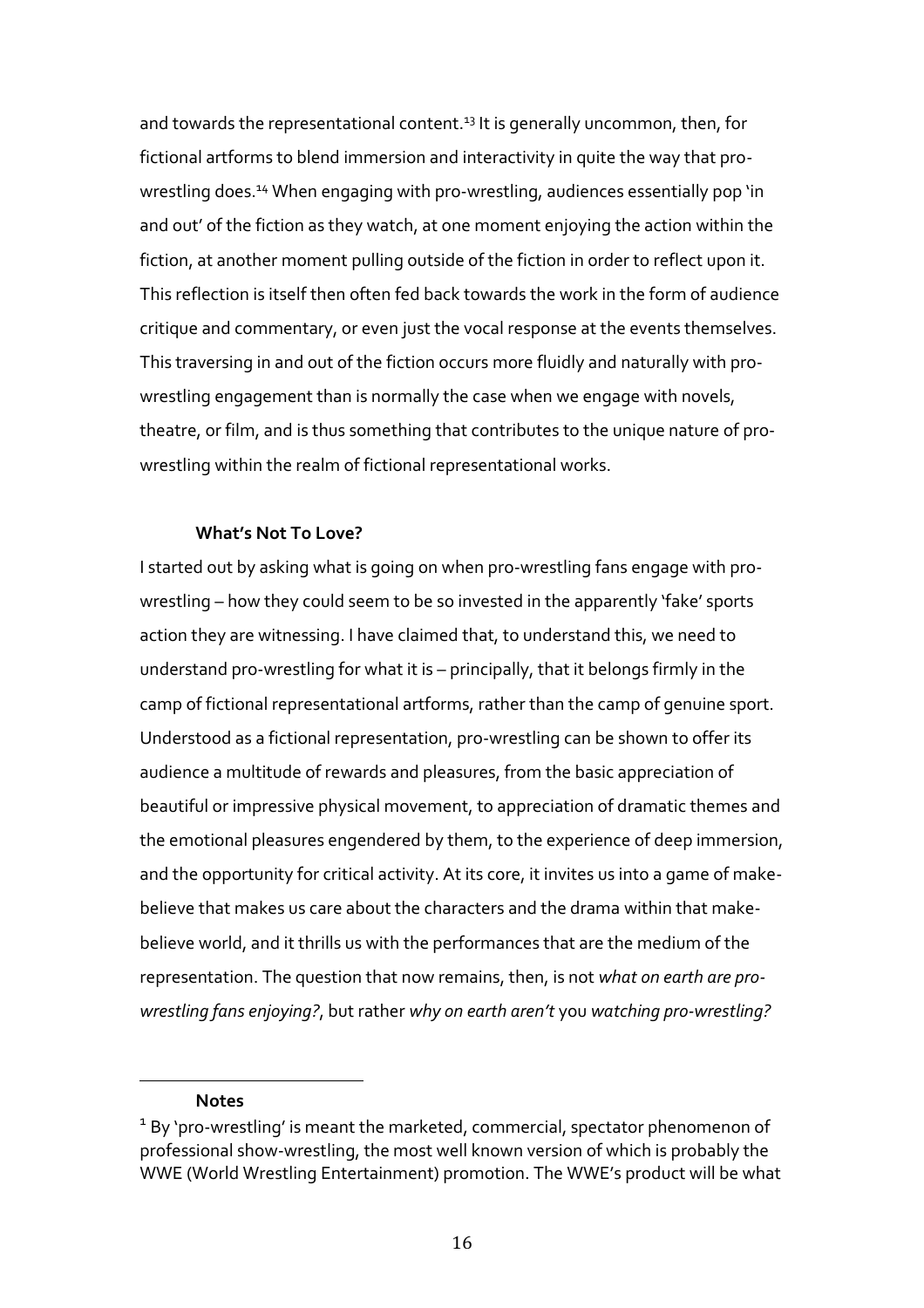$\overline{a}$ I have in mind here, though it should be noted that there are many other promotions and that pro-wrestling exists, in more or less the same form, in numerous countries.

<sup>2</sup> For a quick verification of this, see the collection of images by the WWE of audience reactions to the moment when The Undertaker's legendary 21-year streak was brought to an end at WrestleMania 30 in 2014. See:

[https://www.wwe.com/shows/wrestlemania/30/wwe-fans-react-to-undertakers](https://www.wwe.com/shows/wrestlemania/30/wwe-fans-react-to-undertakers-streak-ending-photos#fid-26303024)[streak-ending-photos#fid-26303024](https://www.wwe.com/shows/wrestlemania/30/wwe-fans-react-to-undertakers-streak-ending-photos#fid-26303024)

 $3$  I take it that for something to count as 'sport proper' (to be a 'real' sport) it must necessarily involve genuine competition; while we might occasionally use the term 'sport' as a catch-all term for various sporting activities (e.g. training, jogging, and such like) to class something as '*a* sport' requires that it be a rule-governed activity involving athletic or skilled competition.

4 For instance, shows on the WWE network streaming service always open with a 'disclaimer' statement that the wrestlers are 'WWE characters' that are 'fictitious and do not reflect the personal lives of the actors portraying them'.

5 It must be noted that pro-wrestling is of course also a televised product, at the same time as being a live-arena product, and this duality of medium does imply two different kinds of audience experience. An analysis of the dual-product nature of pro-wrestling is of considerable interest in itself, but lies outside the scope of the present paper. In terms of the discussion in this section, the televised aspect does not rule out what is said here about the spectacular nature of pro-wrestling – the experience may be less communal when witnessed in the confines of one's own home, but the spectacle and its themes can still be tapped into.

<sup>6</sup> The essay is ostensibly about the world of Paris' wrestling halls in the 1950s, but is just as applicable to the pro-wrestling of today.

<sup>7</sup> A couple of examples illustrating this point: (i) 90s wrestler and rebellious regularguy character Stone Cold Steve Austin's enduring battles against the villainous authority figure, Chairman Vince McMahon, resonated with the blue-collar workers in the audience used to having to deal with an unsympathetic boss, or to being at the mercy of 'The Man' – in terms of audience uptake, it was one of the all-time most successful feuds; (ii) after being betrayed by his former 'brother' Seth Rollins in perhaps the greatest heel-turn in WWE history, Dean Ambrose's next in-ring promo had him explicitly relating this feeling of betrayal to the audience members with the lines 'history is full of people like you, Seth; *everyone in this building knows somebody like you, Seth* – the kind of guy that would stab his brother in the back'. *Monday Night Raw* episode 1098 6/9/2014 [my emphasis]. The audience loudly concurred. <sup>8</sup> Notwithstanding the existence of some avant-garde and postmodern theatre works that involve the audience – but these are generally the exception to the rule when it comes to the art form of theatre.

9 In fact, Walton (2015: 75-83) also thinks engagement with genuine sports is a matter of the spectators playing games of make-believe, too. This account best explains why sports fans get so emotionally caught up in the fortunes of 'their' team, or competitor, when – in the grand scheme of things – none of it really matters. But while competitive spectator sports may share something with entertainment and show business in this respect, Walton correctly maintains that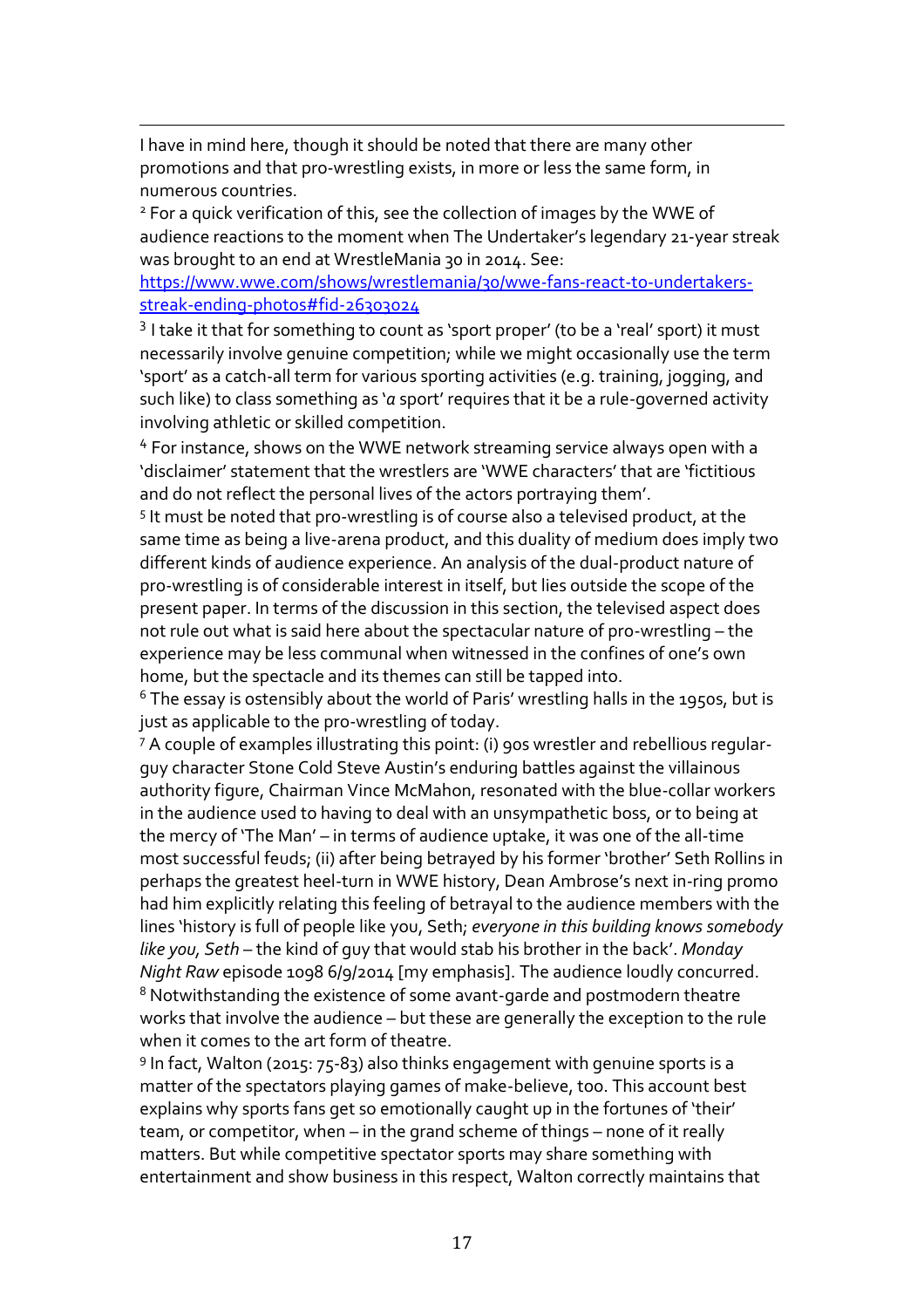$\overline{a}$ such sports are 'not quite show business', for the key reason that they are more akin to natural objects than works of art. Despite being products of human activity, competitive sports games do not have anything like a controlling author overseeing the action for dramatic purposes, and the players' primary objective in their activity is to win the game or competition; any entertaining, show-like qualities are a byproduct of the players' competitive actions. This, again, is why pro-wrestling is a different kind of phenomenon to competitive sport.

<sup>10</sup> It actually spreads further, of course – out of the arena and into the homes of those watching on television. Those who watch the product on television are no less caught up in the game of make-believe, though their games are mediated somewhat differently; they are also part of the work world too, since it is part of the representation of pro-wrestling that the events are televised and watched by millions at home.

<sup>11</sup> For a discussion of interactivity and immersion, see Ryan (1994).

<sup>12</sup> As discussed by Ezell (2017).

 $13$  See Ryan (1994, section 12): There is 'a relative transparency of the medium. The reader or spectator looks through the work toward the reference world'.

<sup>14</sup> One other kind of fictional medium in which we do see a high level of immersion and interactivity is, of course, video-gaming, and VR. See Ryan (1994). Engagement with this fictional medium is usually a more solitary experience, though.

## **References**

Barthes, R. 1957. "The World of Wrestling." In *Mythologies*, 13-23. Paris: Editions du Seuil.

Ezell, J. 2017. "The dissipation of "heat": Changing role(s) of audience in professional wrestling in the United States." In *Performance and Professional Wrestling*, edited by B. Chow, E. Laine, and C. Warden, 9-16. London and New York: Routledge.

Grant, T. 2017. "The Aria of Babyface Cauliflower Brown." (Film essay). *New York Times*, July 11, 2017 (accessed 5 October 2018)

[https://www.nytimes.com/2017/07/11/opinion/babyface-cauliflower-brown](https://www.nytimes.com/2017/07/11/opinion/babyface-cauliflower-brown-wrestling.html)[wrestling.html](https://www.nytimes.com/2017/07/11/opinion/babyface-cauliflower-brown-wrestling.html)

Kail, T. 2017. "Pro-Wrestling is an Art … But It's Better When Wrestlers Don't Know That." *The Work of Wrestling*. (Website) July 20, 2017 (accessed 5 December 2017) [http://www.workofwrestling.com/workblog/pro-wrestling-is-an-art-but-its-better](http://www.workofwrestling.com/workblog/pro-wrestling-is-an-art-but-its-better-when-wrestlers-dont-know-that)[when-wrestlers-dont-know-that](http://www.workofwrestling.com/workblog/pro-wrestling-is-an-art-but-its-better-when-wrestlers-dont-know-that)

Ryan, M-L. 1994. "Immersion vs. Interactivity: Virtual Reality and Literary Theory." *Postmodern Culture* 5 (1). Johns Hopkins University Press. Retrieved November 10, 2018, from Project MUSE database.

Walton, K. L. 1990. *Mimesis as Make-Believe: On the Foundations of the Representational Arts*. Cambridge, Mass.: Harvard University Press.

Walton, K. L. 2015. "'It's Only a Game!': Sports as Fiction." In *In Other Shoes*, 75-83. Oxford: Oxford University Press.